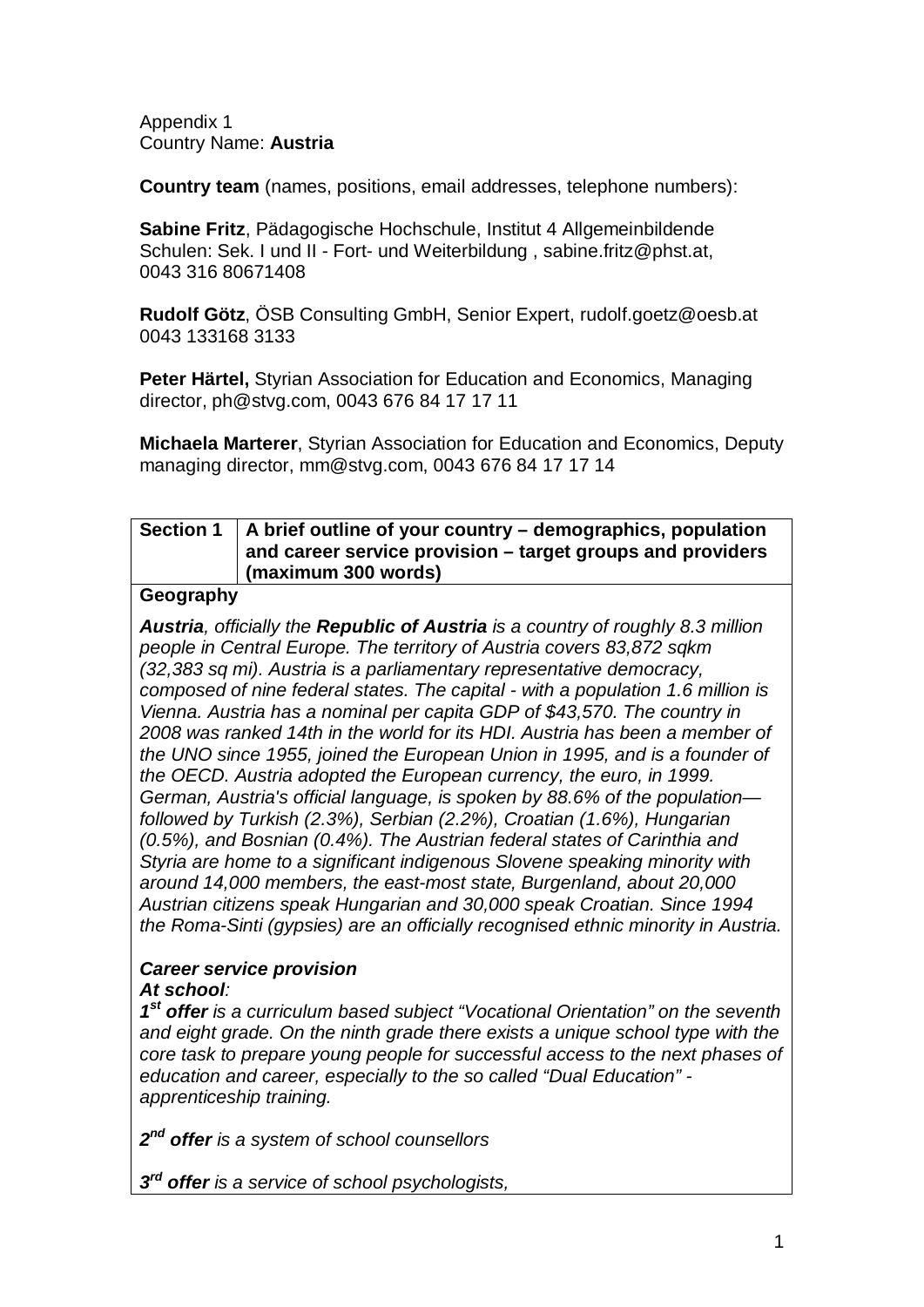*Tertiary level: At all places of universities in Austria exist so called "Career Centres"* 

*In Austria the "Labour Market Service" has the legal mandate for this topic under the responsibility of the Federal Ministry for Social Affairs, the main task is effective placement of unemployed into job in combination with offers and measures for qualification and training,* 

*For special demands exists additional offers and measures, e.g. for persons with disabilities, for women returning to the workforce migrants. Detailed information: National Report "Career Guidance Policies Austria" <http://www.oecd.org/dataoecd/47/46/2505725.pdf> and in the Country Note Austria of the OECD.*

| <b>Section 2</b>                                                                                                                                                                                                                                                                                                                                                                                              | Taking each of the four general symposium themes<br>(see below), describe the two greatest strengths and<br>two greatest weaknesses relating to each theme in<br>your country (maximum 100 words for each strength<br>and weakness; therefore maximum 400 words per<br>theme and maximum 1,600 words in this section). |  |  |  |  |  |  |
|---------------------------------------------------------------------------------------------------------------------------------------------------------------------------------------------------------------------------------------------------------------------------------------------------------------------------------------------------------------------------------------------------------------|------------------------------------------------------------------------------------------------------------------------------------------------------------------------------------------------------------------------------------------------------------------------------------------------------------------------|--|--|--|--|--|--|
| Theme 1: Political, economic and social changes and the changing role<br>of career guidance and career guidance policies                                                                                                                                                                                                                                                                                      |                                                                                                                                                                                                                                                                                                                        |  |  |  |  |  |  |
| Strength 1                                                                                                                                                                                                                                                                                                                                                                                                    | <b>Weakness 1</b>                                                                                                                                                                                                                                                                                                      |  |  |  |  |  |  |
| LLG as a integral part of the new<br>national LLL Strategy In July a<br>National Strategy for Lifelong<br>Guidance in Austria was decided by<br>the federal council of ministers -<br>lifelong guidance is one of the five<br>key strategic lines, and it is<br>addressed in some of the action lines,<br>esp. at the points of interface and<br>transition between education system<br>and the world of work | Insufficient relationship between<br>resources - finances, manpower-<br>and needs and demands in several<br>sectors of LLG e.g. school, need for<br>improvement in several areas of<br>guidance and counselling,<br>professionalization and quality<br>assurance                                                       |  |  |  |  |  |  |
| Strength 2                                                                                                                                                                                                                                                                                                                                                                                                    | Weakness 2                                                                                                                                                                                                                                                                                                             |  |  |  |  |  |  |
| Ongoing effective process of co-<br>operation and co-ordination at<br>national level - national forum for<br>$LLG$ - and at regional and local level $-$<br>continuous measures and events for<br>dissemination, combined with growing<br>understanding between various<br>sectors and services                                                                                                               | Less professionalization of<br>practitioners in several sectors of LLG                                                                                                                                                                                                                                                 |  |  |  |  |  |  |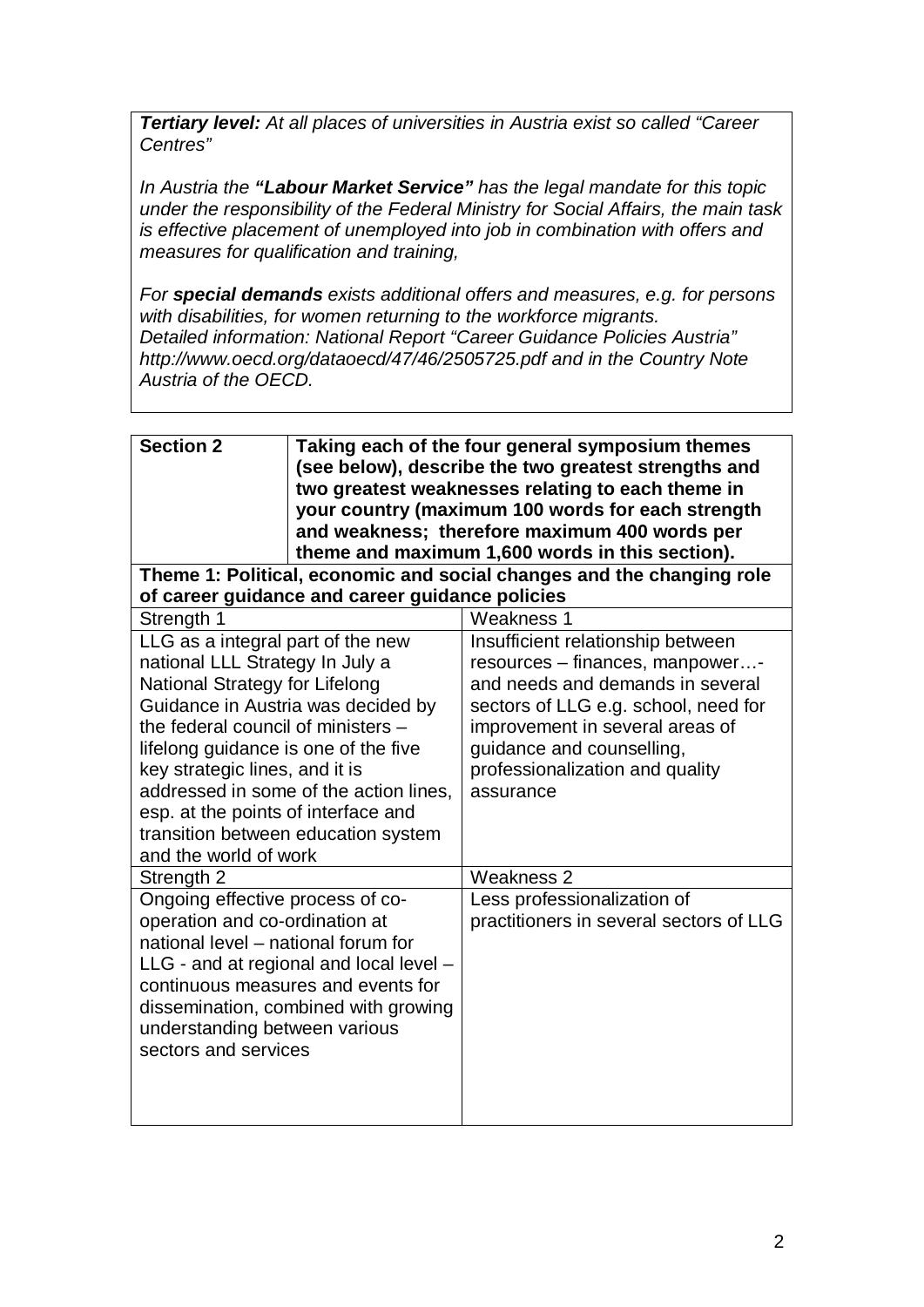| Theme 2: Lifelong guidance policy as a part of integrated human                                                                                                                                                                                                                                                                                                                                                                       |                                                                                                                                                                                                                                     |  |  |  |  |  |
|---------------------------------------------------------------------------------------------------------------------------------------------------------------------------------------------------------------------------------------------------------------------------------------------------------------------------------------------------------------------------------------------------------------------------------------|-------------------------------------------------------------------------------------------------------------------------------------------------------------------------------------------------------------------------------------|--|--|--|--|--|
| resource development policies - challenges and opportunities                                                                                                                                                                                                                                                                                                                                                                          |                                                                                                                                                                                                                                     |  |  |  |  |  |
| Strength 1                                                                                                                                                                                                                                                                                                                                                                                                                            | <b>Weakness 1</b>                                                                                                                                                                                                                   |  |  |  |  |  |
| LLL Strategy - in July 2011 an<br>Austrian National Strategy for Lifelong<br>Learning was decided by an legal act<br>of the federal council of ministers,<br>Lifelong Guidance is an integral part<br>of this strategy, as an key strategic<br>line, covering all action lines, visions,<br>objectives and measures in the field<br>of Lifelong Learning                                                                              | The Strategy must be realized $-$ this<br>is the main challenge for the next<br>years - Guidance in the field of PES<br>sometimes is focussed only<br>on<br>placement, process orientation<br>of<br>LLG services should be improved |  |  |  |  |  |
| Strength 2                                                                                                                                                                                                                                                                                                                                                                                                                            | Weakness 2                                                                                                                                                                                                                          |  |  |  |  |  |
| In Co-operation of the Austrian<br>Federal Ministry for Education, Arts<br>and Culture together with other<br>ministries - science, social affairs,<br>economics $-$ and the social partner,<br>with pedagogical universities etc. a<br>process of professionalization and<br>quality improvement was initiated and<br>is running in all Austrian provinces.<br>An example is the nationwide network<br>for LLG in the field of adult | Lacks on integrated approaches at<br>interfaces education - secondary,<br>tertiary, labour market                                                                                                                                   |  |  |  |  |  |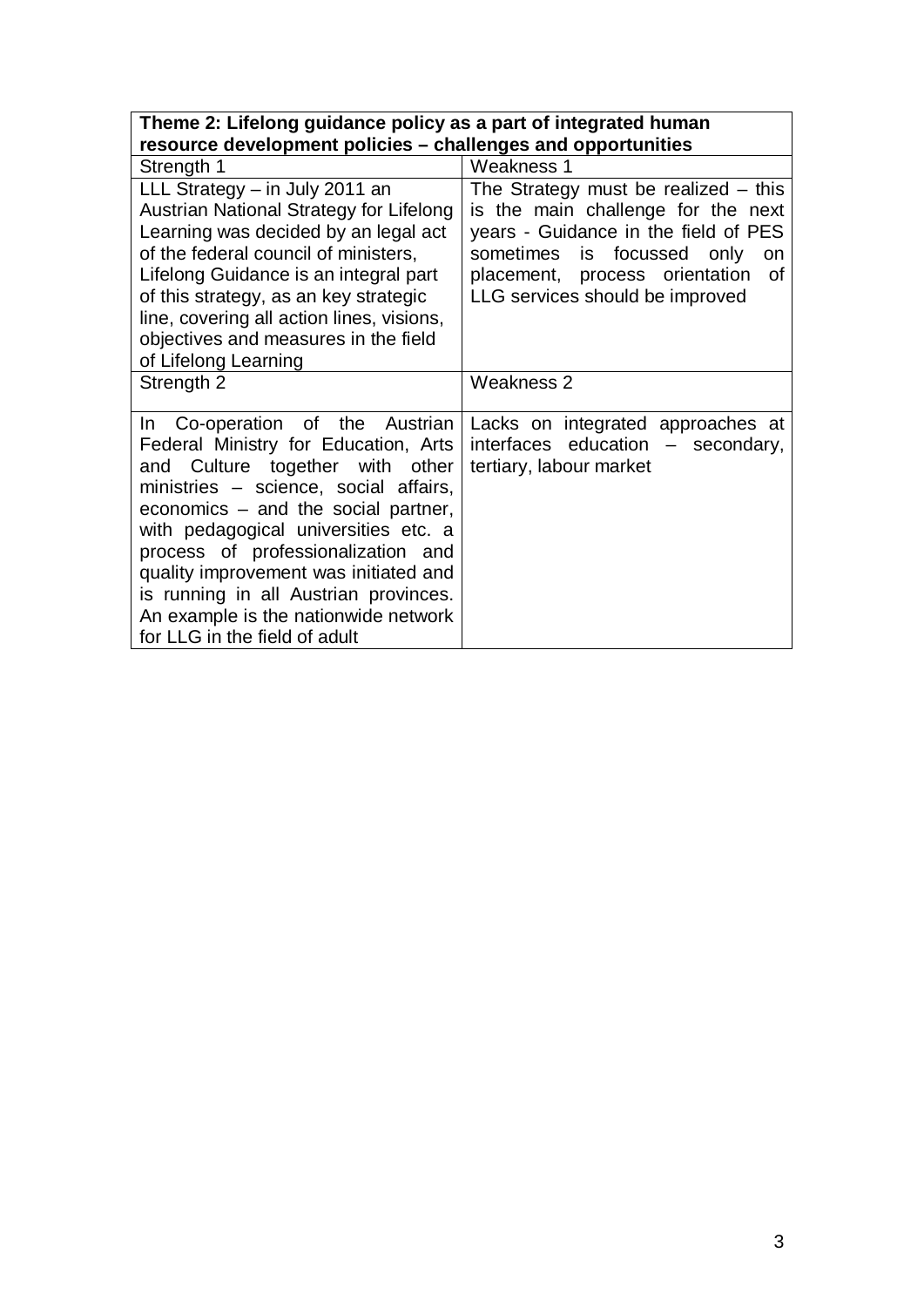| Theme 3: The changing world and the changing role of career guidance |
|----------------------------------------------------------------------|
|                                                                      |
| - skills and competencies for lifelong guidance practitioners        |

| Strength 1                                                                                                                                                                                                                                                                                                                        | Weakness 1                                                                    |
|-----------------------------------------------------------------------------------------------------------------------------------------------------------------------------------------------------------------------------------------------------------------------------------------------------------------------------------|-------------------------------------------------------------------------------|
| for<br>New<br>approaches<br>professionalization at pedagogical<br>colleges – network within<br>all<br>Pedagogical Universities concerning<br>education and training for teachers an<br>professionals in the areas of guidance<br>and counselling, common processes<br>training and education<br>of<br>οf<br>counsellors           | No standardized model for guidance<br>practitioners in several sectors of LLL |
| Strength 2                                                                                                                                                                                                                                                                                                                        | Weakness 2                                                                    |
| Interaction between sectors<br>and<br>areas of LLG in regional meetings,<br>improvement of co-operation,<br>especially within the "co-operative<br>system of adult education" in Austria,<br>with the approach of accreditation<br>and certification of competencies<br>independent of the way how the<br>competencies are gained | No sufficient education for<br>LLG<br>practitioners at academic level         |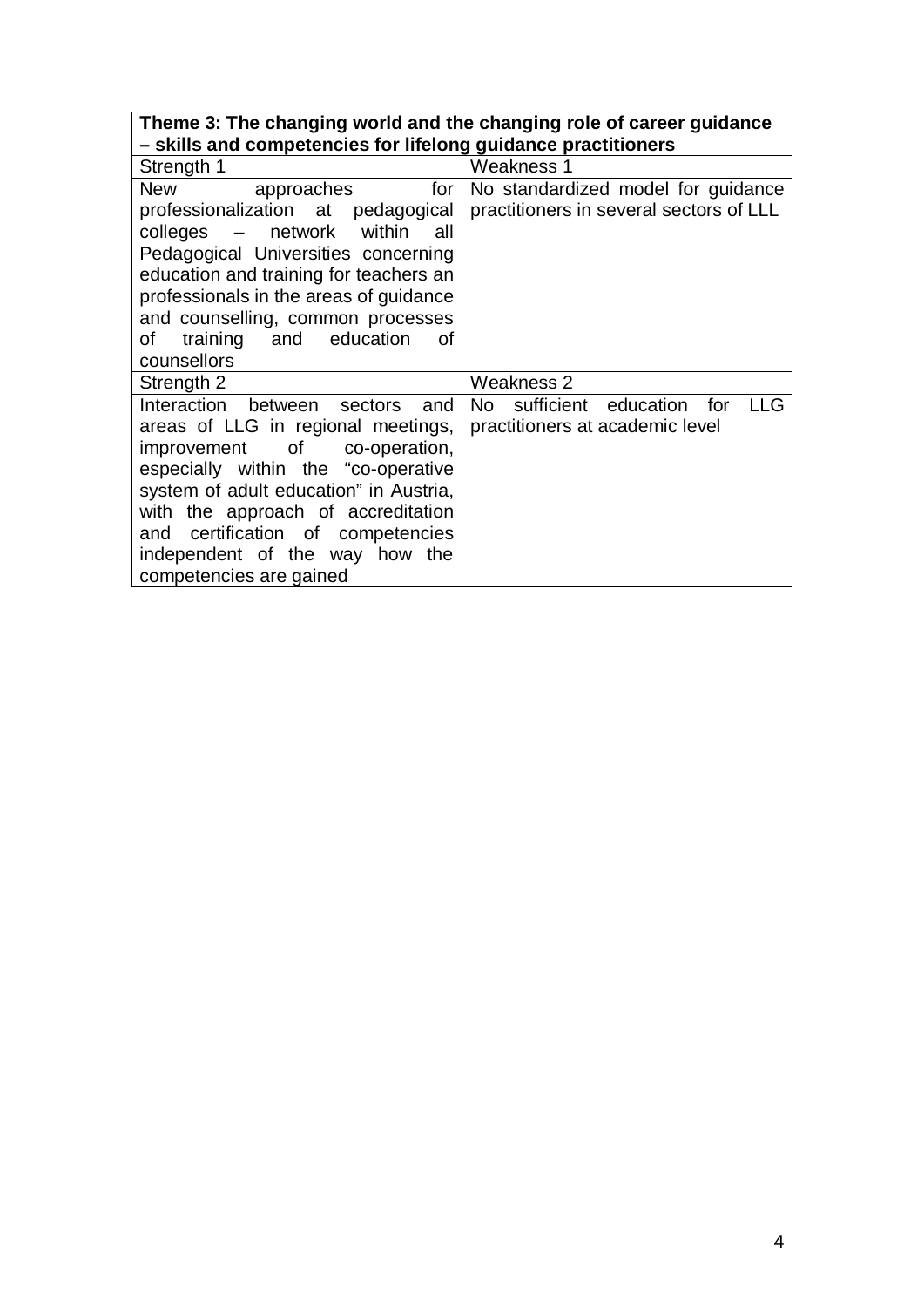| Theme 4: Evidence-based practice; evidence-based policies                                                                                                                                                                                                                                                                                                                                                                                                                                                                                                                     |                                                                                                                                                                                                                                                                               |  |  |  |
|-------------------------------------------------------------------------------------------------------------------------------------------------------------------------------------------------------------------------------------------------------------------------------------------------------------------------------------------------------------------------------------------------------------------------------------------------------------------------------------------------------------------------------------------------------------------------------|-------------------------------------------------------------------------------------------------------------------------------------------------------------------------------------------------------------------------------------------------------------------------------|--|--|--|
| Strength 1                                                                                                                                                                                                                                                                                                                                                                                                                                                                                                                                                                    | Weakness 1                                                                                                                                                                                                                                                                    |  |  |  |
| development of a consistent strategy<br>for career development, especially<br>career guidance, within a national LLL<br>strategy, according to the national<br>employment and labour policy<br>approaches combined with nation<br>wide activities to transfer good<br>practice in career guidance / career<br>development at regional and local<br>level                                                                                                                                                                                                                      | no consistent documentation<br>indicators and benchmarks in the field<br>of career development and public<br>policies, except some positive<br>examples in several areas (school<br>statistics / public employment service<br>/ large institutions for adult education<br>etc |  |  |  |
| Strength 2                                                                                                                                                                                                                                                                                                                                                                                                                                                                                                                                                                    | Weakness 2                                                                                                                                                                                                                                                                    |  |  |  |
| nation wide activities for support of<br>existing and implementing of new<br>networks and platforms of relevant<br>stakeholders and institutions<br>concerning to the tasks of career<br>development, carrier guidance etc.<br>supported by surveys and analyses<br>about national service and activities in<br>the area of career guidance and<br>career development, based on OECD<br>and EU categories and policy fields,<br>as a base for strategy development,<br>governmental programs, budget and<br>finances, at national, regional, local<br>and institutional level | No calculation about the relation<br>between investment and benefit in<br><b>LLG</b>                                                                                                                                                                                          |  |  |  |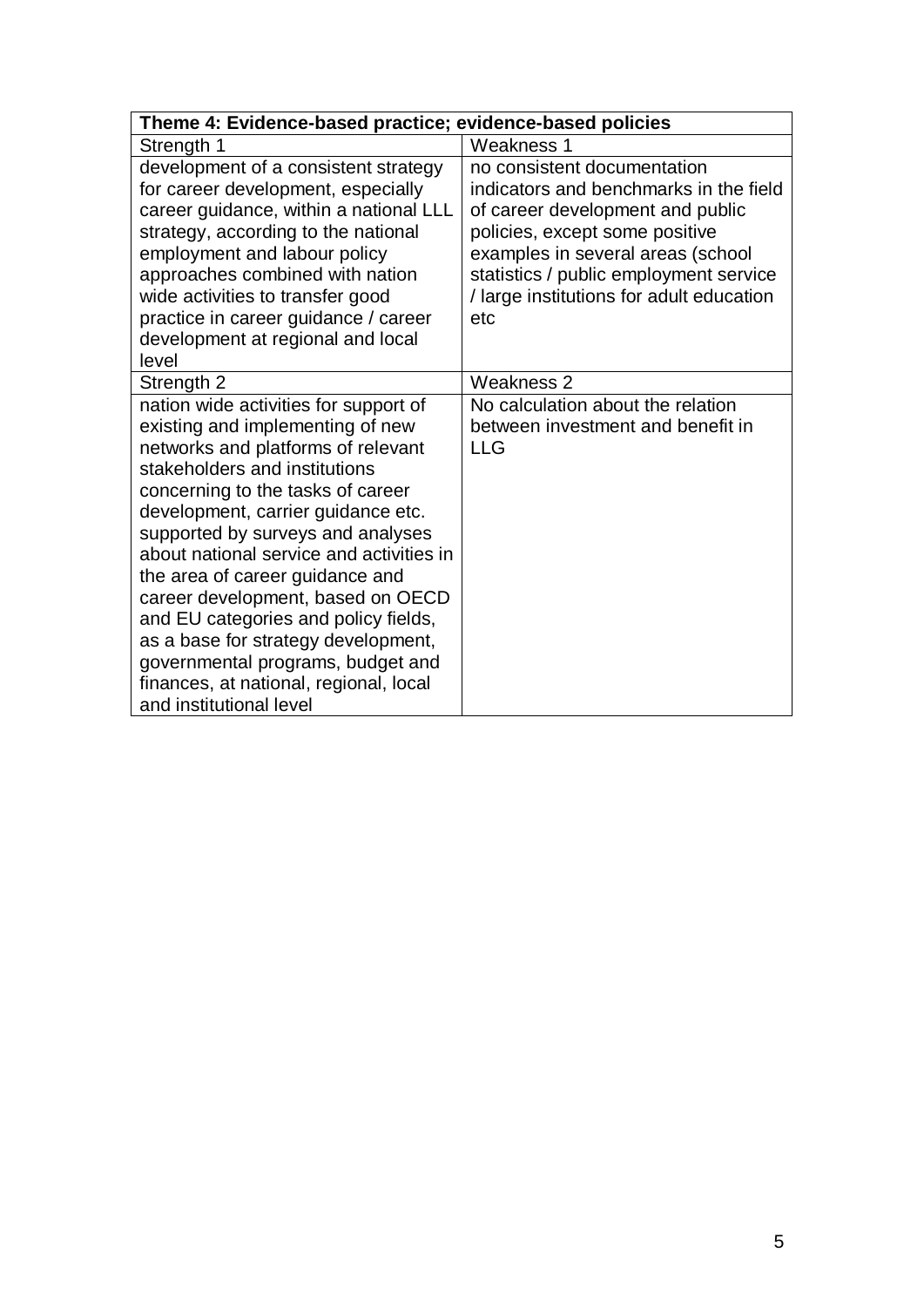| <b>Section 3</b> | Looking at the themes, prioritise them according to the most<br>important ones for your country team to explore further and<br>learn about at the symposium.<br>$(1 = most important - 4 = least important)$ |  |           |             |                              |            |  |  |
|------------------|--------------------------------------------------------------------------------------------------------------------------------------------------------------------------------------------------------------|--|-----------|-------------|------------------------------|------------|--|--|
|                  | Political, economic and social<br>changes and the changing role of<br>career guidance and career<br>guidance policies                                                                                        |  |           |             | Priority<br>$2 \quad 3$      | $4 \times$ |  |  |
|                  | Lifelong guidance policy as a part<br>of integrated human resource<br>development policies - challenges<br>and opportunities                                                                                 |  | $1 \quad$ | $2^{\circ}$ | Priority<br>3x               | 4          |  |  |
|                  | The changing world and the<br>changing role of career guidance<br>- skills and competencies for<br>lifelong guidance practitioners                                                                           |  |           |             | Priority<br>$1x$ 2 3         | 4          |  |  |
|                  | Evidence-based practice;<br>evidence-based policies                                                                                                                                                          |  | 1x        |             | Priority<br>$2^{\circ}$<br>3 | 4          |  |  |

**Section 4 Thinking about the themes, describe up to three high-level key public policy and/or practice initiatives currently being advanced or considered in your country (write no more than 100 words on each). If it is possible, please say to which of the themes each initiative is most closely linked.**

High-level key public policy/practice initiative 1

In Austria the most important high level key public policy is the new National Strategy for Lifelong Learning in Austria LLL:2020, decided in July 2011 by the Council of Ministers, including the key strategic line "Lifelong Guidance" as one of five key strategic lines, crossover all ten action lines, from elementary education to learning processes in later phases of life

In principle this issue is linked to all other themes of LLL and LLG, but, esp., in priority to elementary education, to the transition points at the end of initial education and at further training

Linked most closely to Theme …